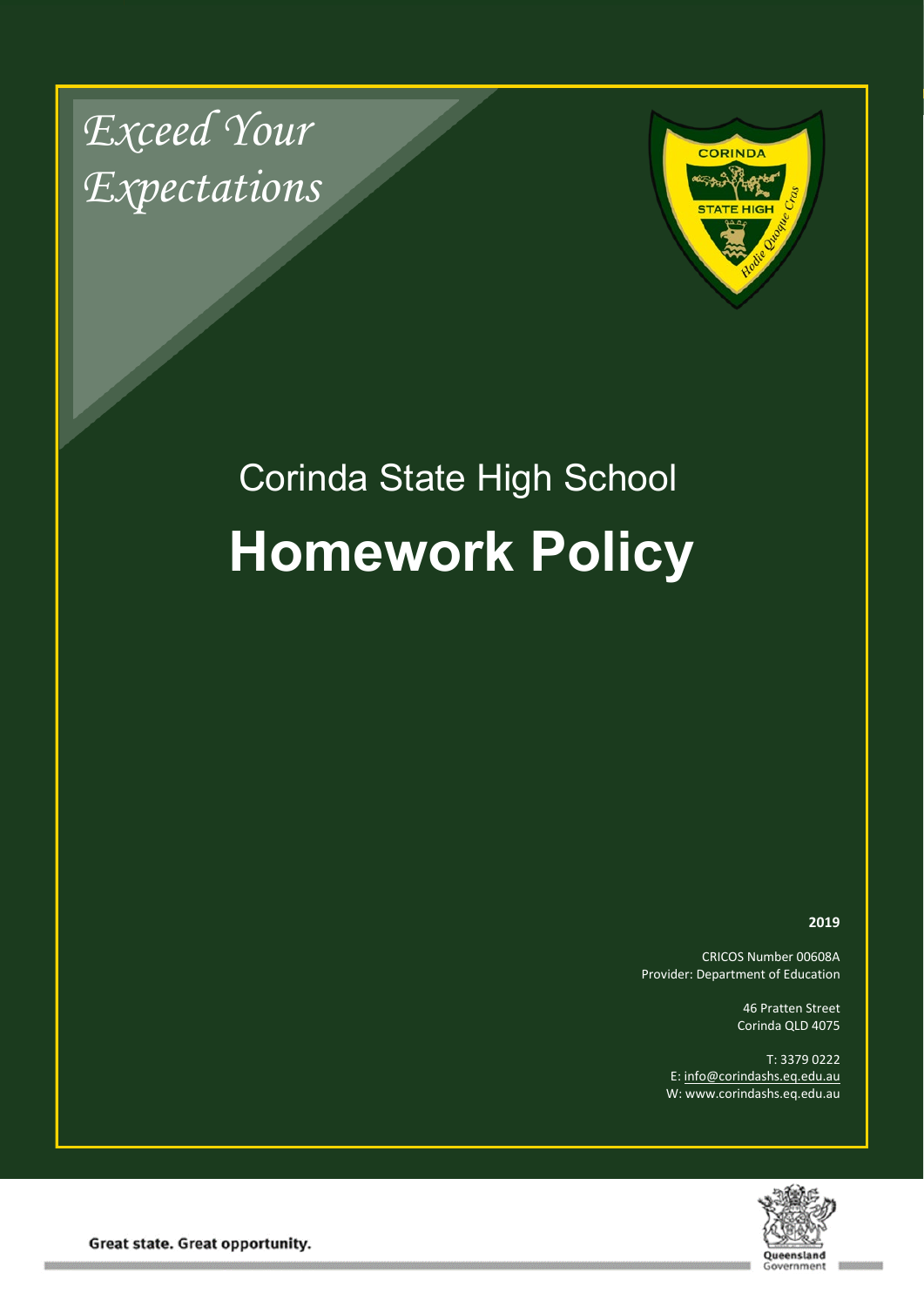## *RATIONALE*

Homework provides students with opportunities to consolidate their classroom learning, pattern behaviour for lifelong learning beyond the classroom and involve family members in their learning. The setting of homework takes into account the need for students to have a balanced lifestyle. This includes sufficient time for family, recreation, cultural pursuits and employment where appropriate.

#### *OBJECTIVES*

- To support and extend classroom learning.
- To develop positive study habits.
- To develop a responsibility for self-learning.

#### *IMPLEMENTATION*

- The school's homework policy will be accessible to parents through the school website.
- All students will be allocated student planners at the commencement of the school year or on enrolment.
- Classroom teachers will set daily homework where appropriate to each child's skill level and age.
- Homework activities should be interesting, challenging and where appropriate, open-ended.
- Each set task must be purposeful, meaningful and relevant to the current classroom curriculum. Drill and practice activities are to be avoided.
- All homework activities must be assessed with feedback and support provided by teachers.

#### Homework:

- Is a valuable part of schooling
- Allows for practising, extending and consolidating work done in class
- Provides training for students in planning and organising time
- Develops a range of skills in identifying and using information resources
- Establishes habits of study, concentration and self-discipline which will serve students for the rest of their lives
- Strengthens home-school links
- Reaffirms the role of parents and caregivers as partners in Education Queensland provides parents and caregivers with insights into what is being taught in the classroom and the progress of their children
- Challenges and extends gifted and talented children.

Homework is most beneficial when:

- It reinforces and extends classwork and consolidates basic skills and knowledge
- It is challenging and purposeful, but not so demanding that it has adverse effects on the student's motivation
- Parents or caregivers are involved in the formulation and implementation of the school's homework policy
- Students take responsibility for their homework, support by their parents or caregivers
- It is well coordinated and teacher expectations are well communicated
- It is set on a regular basis and establishes a routine of home study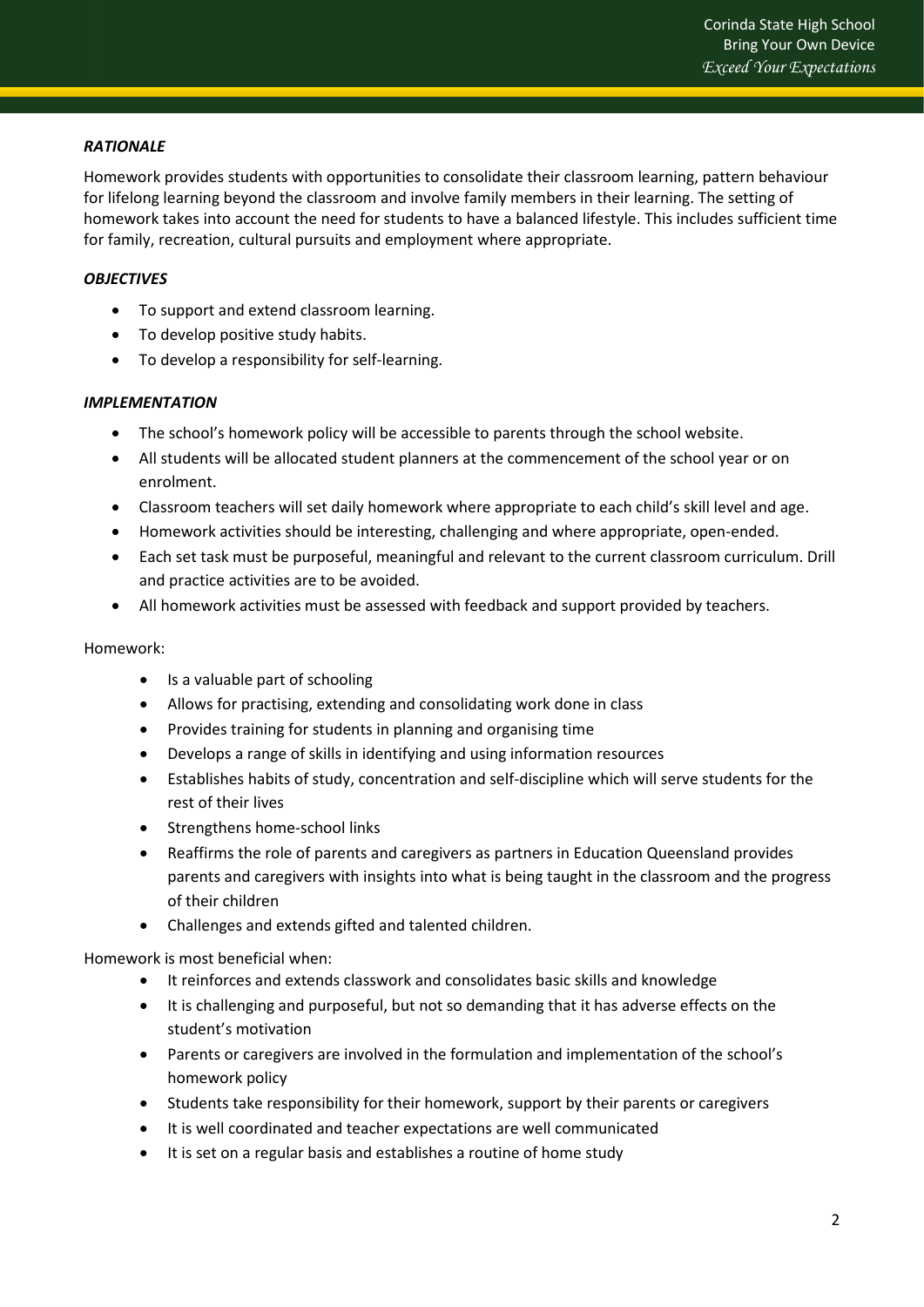- Teachers set suitable amounts of homework which are varied and at an appropriate level considering the age, stage of schooling and capabilities of students
- It takes into account students' home responsibilities and extracurricular activities such as clubs, sport and part-time employment
- It is marked promptly and accurately
- Feedback and follow-up are provided regularly to students
- It develops and extends the core learning skills of inquiry and independent study.

## *TYPES OF HOMEWORK*

The amount of time that students are expected to spend on homework will depend upon the age, ability, home environment and extracurricular activities of students, including family and cultural obligations. It is very important that students consolidate their day's work by doing regular homework and revision. Home study does not consist of written work only. It includes the study of all that has been taught during the day, and regular revision of past work.

The three main types of homework are:

**Practice exercises** – providing students with the opportunities to apply new knowledge, or review, revise and reinforce newly acquired skills, including:

- Consolidation exercise eg maths
- Practising for mastery eg spelling words, definitions
- Revision and critical reflection to consolidate learning
- Practising words or phrases learnt in a language other than English
- Reading for pleasure
- Essay writing

**Preparatory homework** – providing opportunities for students to gain background information on a unit of study so that they are better prepared for future lessons, including:

- Background reading
- Reading eg English text / novel for class discussion
- Researching topics for a class unit of work
- Collecting items eg geometric shapes

**Extension assignments** – encouraging students to pursue knowledge individually and imaginatively, including:

- Writing eg a book review
- Applying knowledge and skills in new contexts eg a topic of interest, an authentic local issue
- Making or designing something eg an art work
- Investigations eg science, social science
- Pursuing knowledge individually and imaginatively eg investigating, researching, writing, designing, making
- Researching eg history, local news
- Information and retrieval skills eg using a home computer to find material on the Internet
- Monitoring eg advertising in particular newspapers.

Wherever possible homework should recognise the place of technology in today's world and the benefits of using technology such as home computers, E-mail and the Internet for organising and accessing information.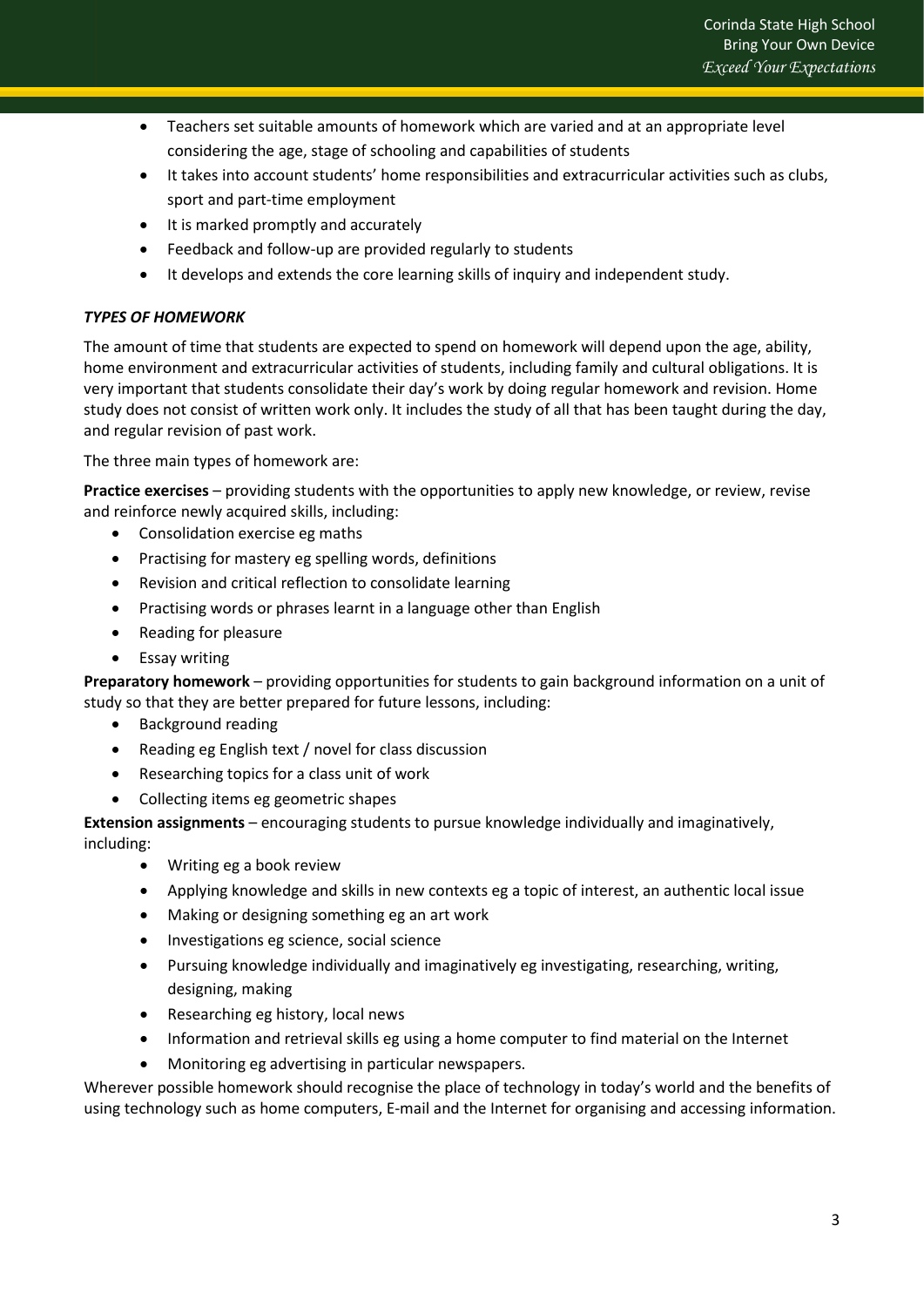## *SUCCESSFUL PRACTICE*

In High School, homework should develop in student's habits of reviewing work undertaken in class. The following is to operate as a guide in determining the amount of set homework that students might be expected to undertake. It is of course open to parents to consult with a student's teacher about additional materials or practice exercises with which parents can assist their children at home.

In the Middle Phase of Learning (years 8 & 9) some homework can be completed daily or over a weekly or fortnightly period and may:

- Include daily independent reading
- Be coordinated across different subject areas
- Include extension of class work, projects and research.

Homework in years 8 & 9 could be up to but generally not more than 5 hours per week.

In the Senior Phase (years 10, 11, 12) the amount of time devoted to homework and independent study will vary according to the student's learning needs and individual program of learning, determined through their Senior Education and Training (SET) Plan.

While teachers may provide students with additional work relevant to their learning which the student may undertake at home, young people during this phase should generally be independent learners exercising their own judgement as to the out-of-hours time they devote to their studies. Of course, care should be taken to ensure that a balance is maintained between the various demands of study, sporting, recreational, cultural or part-time employment activities.

Student planners need to be sighted and signed regularly by parents to assist in developing students'\ organisational skills and time management, and to improve home-school communication.

## *EXPECTATIONS*

Parents and caregivers can help by:

- Taking an active interest in homework
- Ensuring that there is time set aside for homework
- Encouraging and supporting students to complete homework
- Providing, where possible, a dedicated place and desk for homework and study
- Encouraging their children to read and take an interest in current events
- Assisting teachers to monitor homework by signing completed work if requested and being aware of the amount of homework set
- Communicating with teachers any concerns about the nature of homework and their children's approach to the homework
- Alerting the school to any domestic or extracurricular activities which may need to be taken into consideration when homework is being set or corrected.

Teachers can help by:

- Explaining to students and their parents or caregivers the purpose and benefits of homework
- Ensuring students and parents or caregivers are aware of the school's homework policy
- Providing quality homework activities related to classwork
- Setting a suitable amount of relevant homework which is appropriate to the ability of each student
- Ensuring that students are aware of what is expected of them, and how their work will be assessed